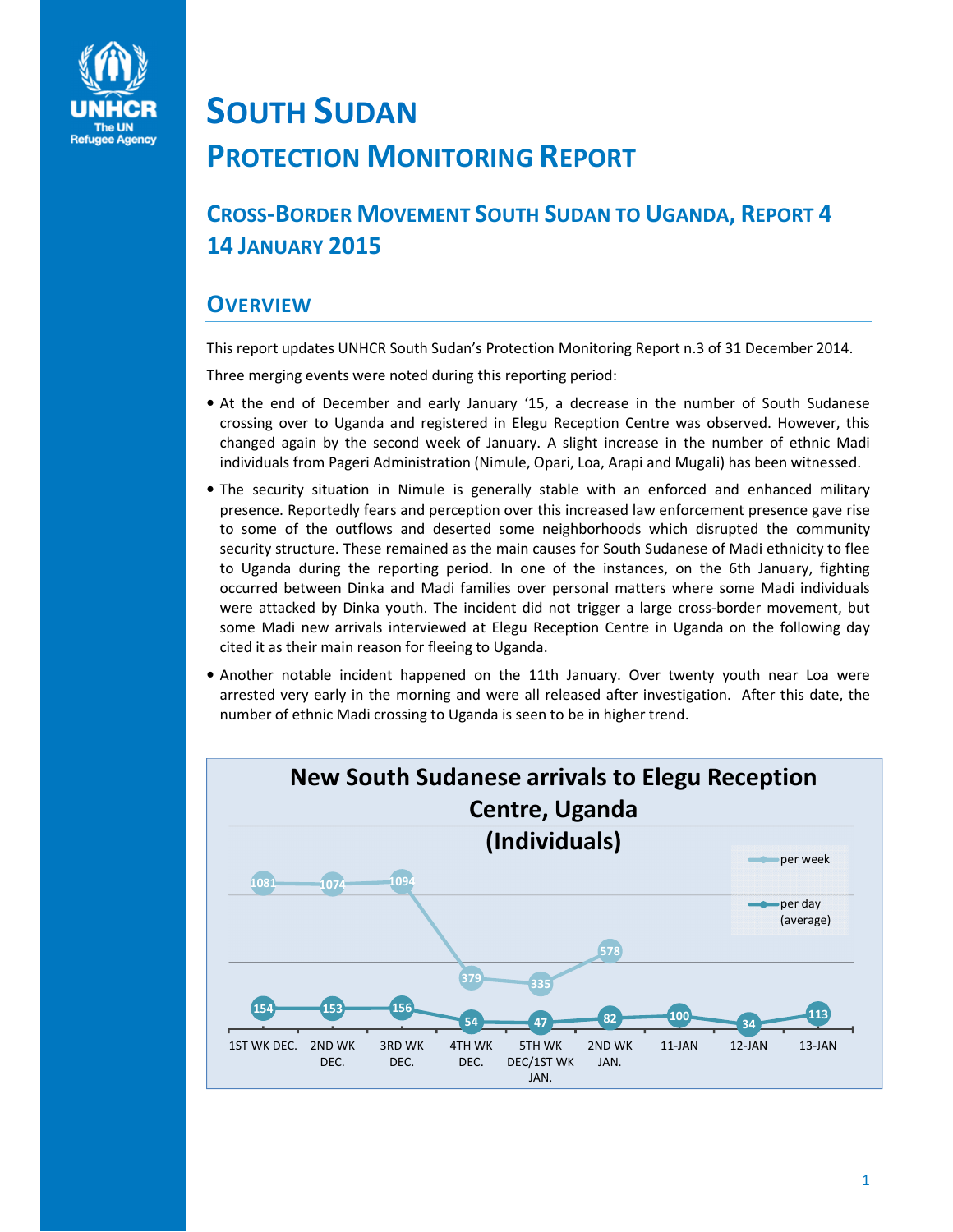## KEY FINDINGS

- The outflow of South Sudanese from Pageri Administration to Uganda through the Nimule border has slightly increased in the second week of January. According to UNHCR Uganda, Madi individuals who directly arrived in Adjumani in December and returned to Elegu reception center for registration is one of the main contributing factor of the increase in number. However, a remarkably higher trend in the third week of January 2015 after the episode of the arrest of over 20 youth on 11 January near Loa area has been noted. The majority of Madi registered in January came from Loa, Arapi and Nimule.
- Madi ethnic individuals arrived in Elegu Reception Centre on 13 January reported that they feared the situation on the South Sudan side and that hence they opted to crossover and to "wait and see". Once community members and particularly the youth started to be arrested, a sense of fear and insecurity erupted and consequently some Madi decided to immediately flee to Uganda. According to key informant interview contacted, people left over agricultural products in their fields, ready for harvesting, signifying the seriousness of their concerns on the security situation.
- The outflow of ethnic Dinka individuals also continued in crossing over to Uganda but with lower trend. Most of new arrival fled from Upper Nile, Unity and Jonglei States due to insecurity caused by the armed conflicts in those areas. In particular, people from Jonglei said they fled from fighting in Duk, Pigi Counties. Some new arrivals also claimed scarcity of food in their areas as another reason to flee, highlighting impossibility to undertake farming activities under an insecure and very vulnerable situation.
- UNHCR Uganda's partners observed that women and children made up the majority of South Sudanese crossing into Uganda. However as for January so far, the female to male ratio of the population is 50:50, possibly due to large numbers of boys and male adolescents registered. Over 80% of Madi women arrived at the Elegu reception center were without their husbands. Some families of Dinka sent children along with their relatives to Uganda as it's the practice, as well as reportedly because of their inability to pay for the transportation of the whole family (e.g. flight from Malakal to Juba: 700 SSP per person). Other Dinka families reported instead that all their family members arrived in Juba by a free of charge flight provided by governmental authorities. Some cases of separated and/or unaccompanied children arriving on their own have also been reported and are being followed up by UNHCR in Uganda. According to the overall statistics of January 2015 at time of writing, children make over 63% of the total population of new arrivals.



United Nations High Commissioner for Refugees (UNHCR) – www.unhcr.org